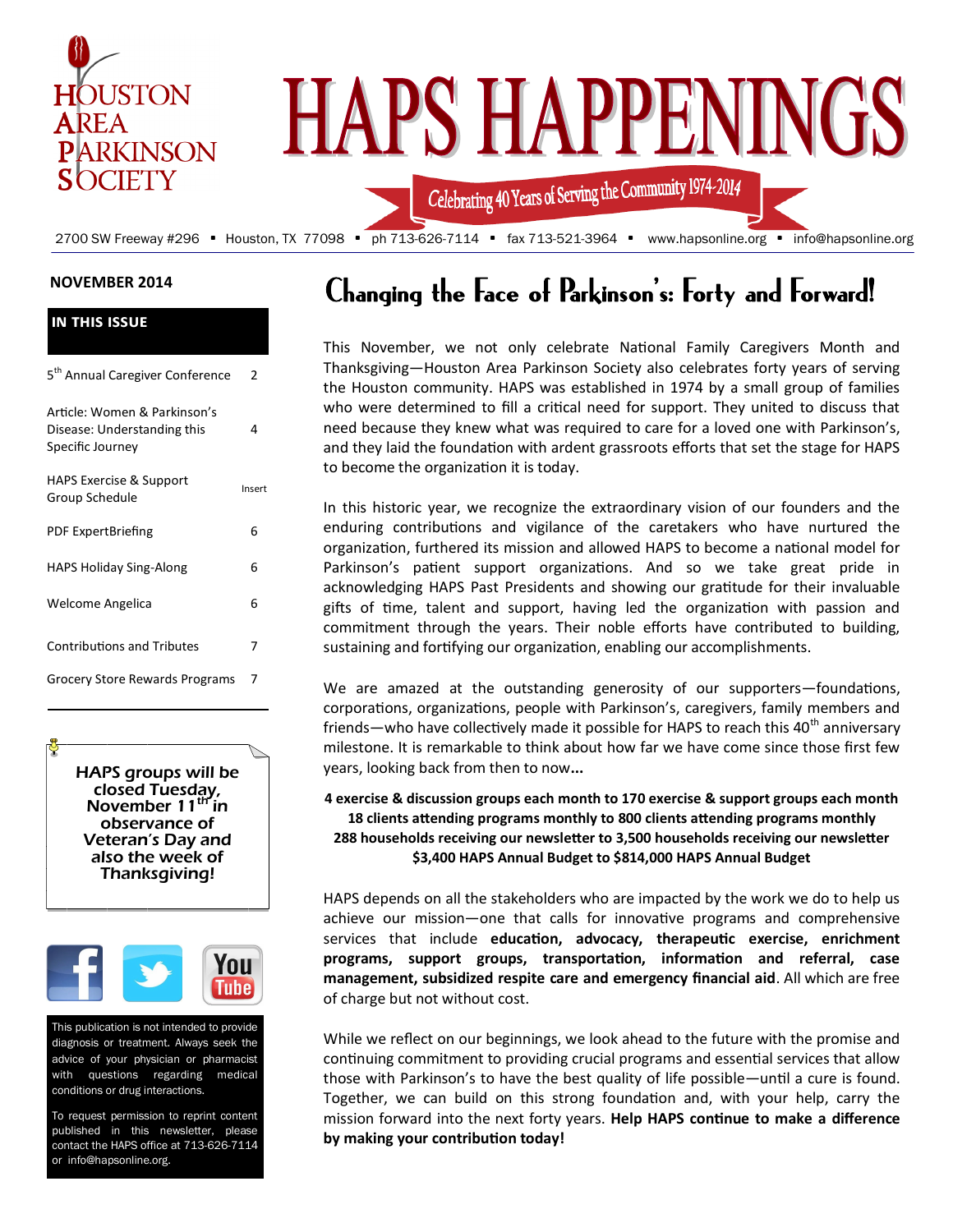

### **CONFERENCE AGENDA**

- **8:30 Check-in and Continental Breakfast**
- **8:50 Welcome**
- **9:00 Defining Dementia**
- **9:50 Break**
- **10:00 Medication Management**
- **11:00 Lunch**
- **11:30 Break**

#### **11:40 Breakout Session I**

- 1. Bed Mobility
- 2. Understanding Speech & Swallowing
- 3. What You Need to Know about DBS
- 4. Coping While Caring

#### **12:30 Break**

#### **12:40 Breakout Session II**

- 1. Understanding Speech & Swallowing
- 2. Get Up and Go
- 3. Legal Planning
- 4. Nutrition and Parkinson's Disease
- **1:30 Break**

#### **1:40 Breakout Session III**

- 1. Get Up and Go
- 2. Legal Planning
- 3. Coping While Caring
- 4. Nutrition and Parkinson's Disease

#### **2:30 Adjourn**

**5 th Annual Parkinson's Caregiver Conference: What now? What next?**

# **Saturday, December 6, 2014**

**8:30 am—2:30 pm**

**United Way 50 Waugh Drive Houston, TX 77007**

**"Sometimes those who work the hardest and give the most are the quietest about what they do...they inspire the rest of us."**

Houston Area Parkinson Society (HAPS) and Parkinson's Disease Research, Education & Clinical Center (PADRECC) invite you to attend this special, full-day educational event designed exclusively for caregivers of individuals with Parkinson's disease (PD). This program will offer participants helpful, practical information for managing the challenges of caring for someone with PD.

**This event is a free conference for caregivers only.** Breakfast, lunch and educational materials are included.

Registration is required by Wednesday, December 3, 2014 by phone at 713-313-1704 or email at crist@hapsonline.org.

# **Full Session Overview**

#### **Defining Dementia Michele York, PhD**

This topic will explore the differences between normal aging, mild cognitive impairment and dementia in Parkinson's disease. Practical ways to help compensate for these changes in daily life, which include communication strategies and environmental modifications, will be discussed.

# **Medication Management**

#### **Aliya Sarwar, MD**

This presentation will review medications commonly used to treat Parkinson's disease as well as standard strategies for improving patient function and mobility through appropriate medication management.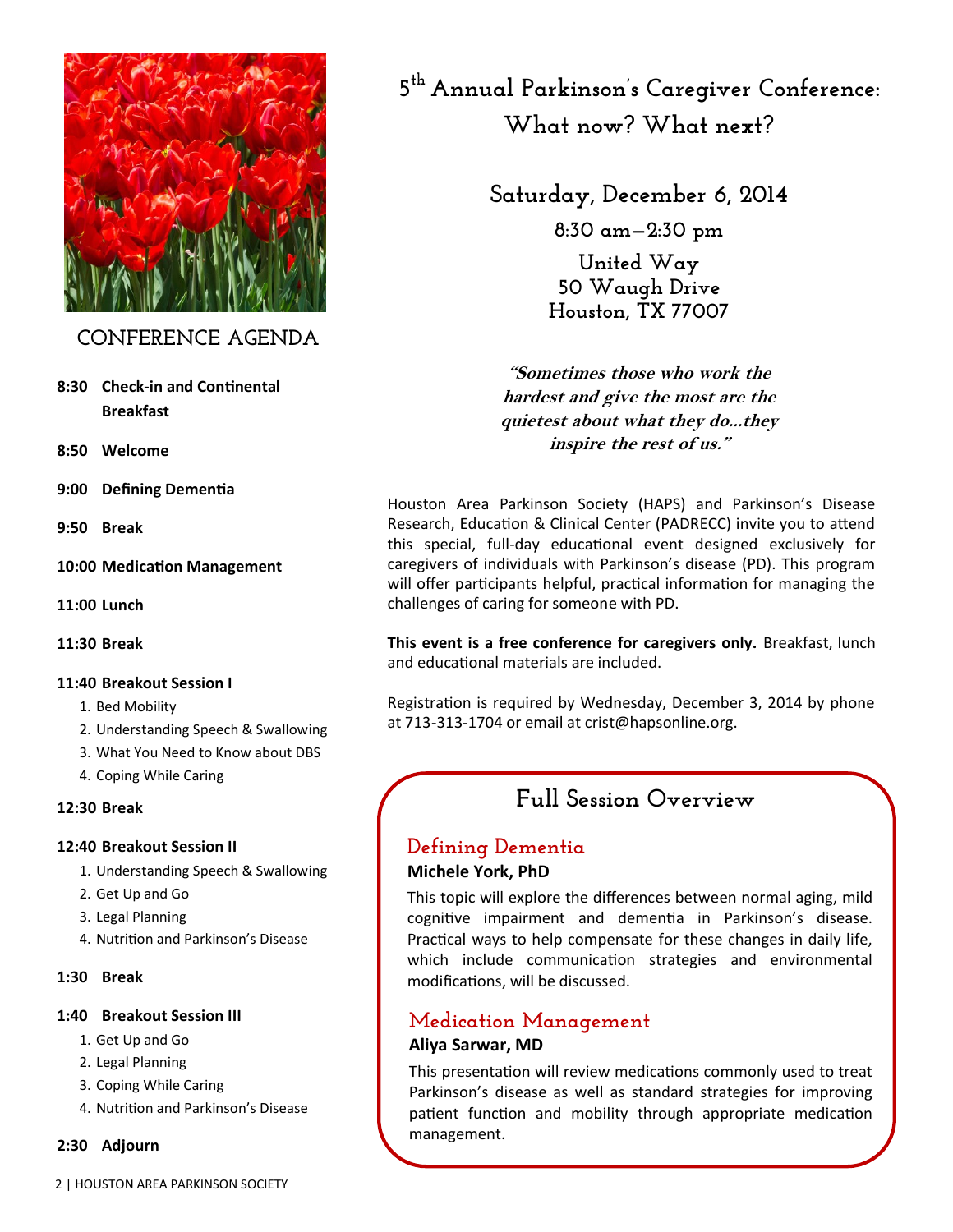# **Breakout Session Overview**

# **Understanding Speech and Swallowing**

#### **Sunita Kavrie, PhD**

The changing dynamics of the effects of PD create an increasing challenge for caregivers to understand the range of possible changes in the language, speech, cognitive and swallowing abilities of individuals with PD. This session will review how caregivers can assist with compensatory strategies to maintain maximal functional independence in each of these areas.

# **Bed Mobility: Assisting with Movement in Bed**

#### **Betty MacNeill, PT, PhD**

Participants will learn techniques for helping an individual with Parkinson's get into and out of bed, roll in bed and move from a lying down to an upright position. Opportunities for demonstration and practice will be available.

## **What You Need to Know about DBS**

#### **Aliya Sarwar, MD**

Learn about Deep Brain Stimulation as a surgical treatment for PD including information about the surgical procedure; how DBS works; who is a good candidate; which Parkinson's symptoms benefit most and for how long; what to expect before and after surgery; and what defines DBS success.

## **Coping While Caring**

#### **Kathleen Crist, LMSW**

Finding healthy ways to cope with the daily changes and challenges associated with caring for a person with Parkinson's is key to longevity as a caregiver. This topic will focus on tips for successful caregiving including the importance of self-care; connecting with others and available resources; and ideas for helping patients maintain their independence.

## **Get Up and Go!**

#### **Betty MacNeill, PT, PhD**

This session will show caregivers how to assist the person with Parkinson's to move from a seated to a standing position and begin walking. In addition, discussion about basic conditions associated with good balance and fall prevention will be included. Opportunities for demonstration and practice will be available.

## **Legal Planning—Preparing for the Future**

#### **William R. Hayes**

This session will address legal issues and terms that caregivers need to understand as well as discussion of estate planning, who pays for long term care and the differences in important documents needed for illness/incapacity and medical decision making.

### **Nutrition and Parkinson's Disease**

#### **Karen Stonecypher, PhD, RN**

Food, dehydration, constipation and managing Parkinson's disease are a balancing act that many caregivers face every day. This session will offer a few tips to make this balancing act a little easier.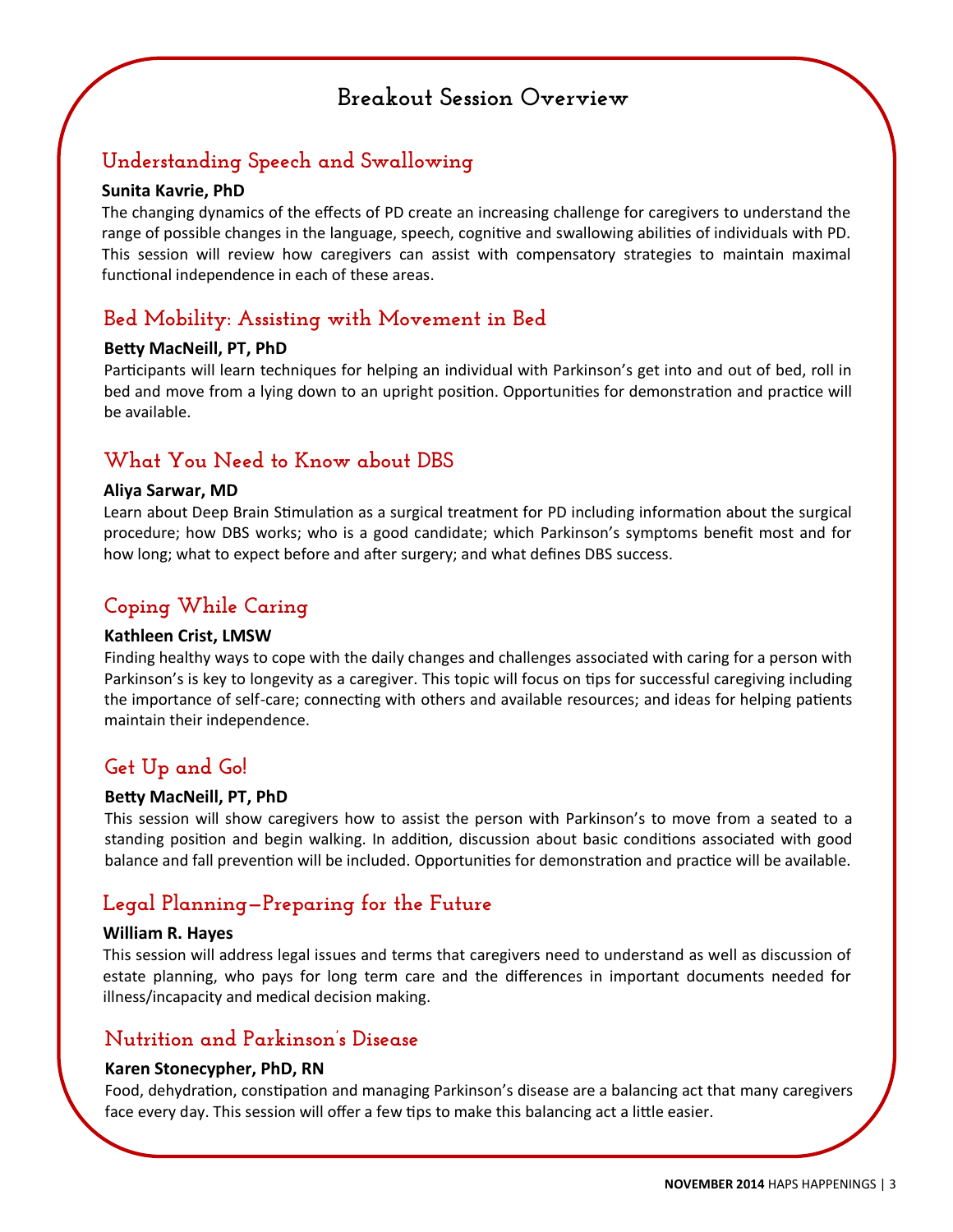# **Women & Parkinson's Disease: Understanding this Specific Journey**

By Robin Morgan



Astonishing characteristic, human adaptability. Four years into the diagnosis, my living with Parkinson's disease (PD) feels normalized. Yet as a writer and activist in social justice issues, especially the global Women's Movement, I've found myself asking questions not only about

my own diagnosis, but also the particular impact of this disease on women in general. In asking these questions — of scientists, doctors, people with PD and care partners — it's become clear that we need to better understand and address the realities of women with Parkinson's disease.

Why? Because with Parkinson's, women and men have different needs and experiences. We can see this in the growth of same-gender support groups, in which a person may feel more comfortable discussing intimate details than in a mixed female-male group. We can see it in facts coming to light about differences in women's symptoms, side effects, care and participation in research.

We are beginning to glimpse that understanding how PD affects women differently from men is critical to better meeting the specific needs of women — and of men.

#### **The PD Experience(s)**

We all know that Parkinson's disease can be very different from one person to the next. But did you know that some of these differences may be due to gender? For instance, current numbers indicate that women are slightly less likely to get the disease (though it's conceivable that limited access to specialist care may partly explain lower reported rates among all women; this needs study).

When it comes to the disease presentation, women seem to show delayed onset of motor symptoms. And there's some evidence that women are more prone to depression and medication-associated dyskinesia. Women with PD tend to have more difficulty than men with daily activities, like walking and getting dressed, but show less cognitive impairment and are less likely to show behavioral problems (e.g., wandering, physical and verbal abuse). There is also initial evidence that men and women have different responses to medications — but whether estrogen, as evidence seems to show, or other factors are responsible is still a question.

Are there other differences we haven't yet identified?

#### **Care and Caregiving**

When it comes to medical care, women are 22 percent less likely than men with PD to see a neurologist. Studies show that seeing a neurologist can significantly improve care, so women may well suffer as a result.

What about caregiving? We know that with a diagnosis of PD, the entire family is affected. In all societies, women are often the "tent poles" of the family. If a family member falls ill, a woman is likely to become the primary caregiver. Caregivers in the US — of the young, the sick, the elderly, and the dying — are overwhelmingly women. In light of limited government support, how are we helping women whose relatives live with PD?

And what if a woman herself gets sick? Many women with PD have supportive partners. But studies across other disease areas indicate that women who become ill may be at risk of finding themselves without a partner. A recent study done by Amelia Karraker, Ph.D., and Kenzie Latham, Ph.D., found divorce among older couples rises when the wife — but not the husband becomes ill. Another by Michael Glantz, M.D., focusing on cancer and multiple sclerosis, found a six-fold increase in risk for divorce or separation when the affected spouse was the woman.

Does every woman with PD need to worry about divorce? No. And it's important to note that the studies don't tell us why couples separate or who initiates the separation. But the research points to patterns that must be explored in PD so we can support affected families.

#### **Research and New Treatments**

Historically, women have been underrepresented in clinical trials. One example is heart attack research. Early studies of heart attacks used only male participants, operating under the assumption that women rarely had heart disease. Heart attack symptoms are notoriously vague, and assuming women do not get them made it even harder for women to get diagnosed. Because the Women's Movement protested, women were finally factored into the research. When they were, assumptions were proved false — today, we know that the leading cause of death for US women is heart disease, as it is for men.

The presence of women in research has improved since the National Institutes of Health (NIH) policy in 1986 that supposedly would correct any imbalances — but not enough. And this imbalance may well be having an impact on the development of new PD treatments for everyone.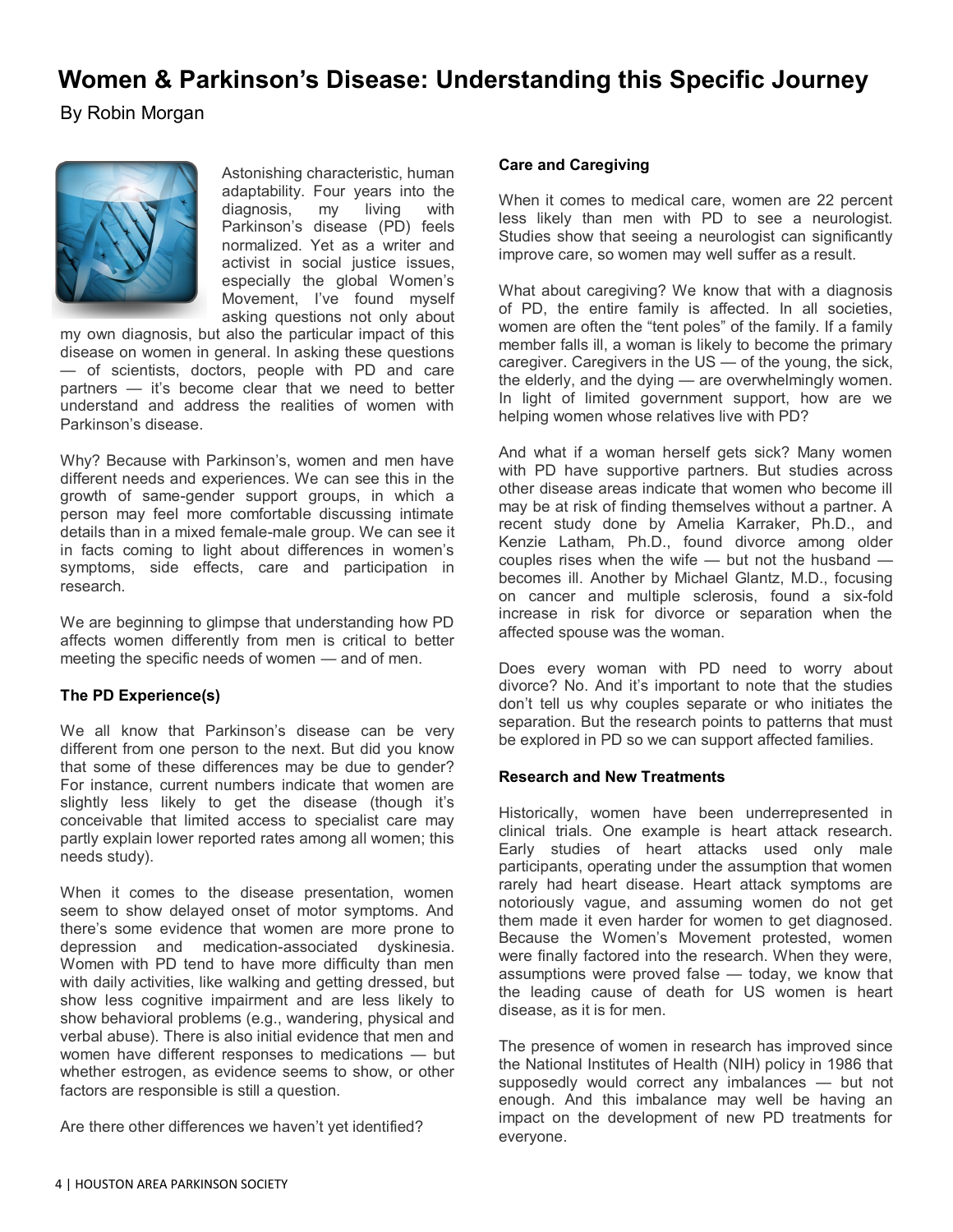Previous to the 80s, participants in nearly all research studies had been male, it being assumed that women were simply "small men," who would react in similar ways to experimental medications (a dangerous assumption, as we've learned). Rationales for the inequality included the perceived complexity of recruitment and inclusion of women in studies; the necessity to protect a woman and her potential fetus from harm from experimental treatments (and thus avoid liability); and the difficulty of studying treatments in light of women's hormonal changes.

Fortunately, further research, including that done by the Society for Women's Health Research, blew holes through these excuses, pointing out that including women in clinical trials improves the studies. The presence of women helps scientists develop more targeted treatments. We also learned over time — the hard way — that leaving women out of research has serious consequences.

Without women in clinical studies, scientists have no idea how we might react differently to medications. The FDA recently instructed women to cut doses of the sleeping pill Ambien in half, because new research shows women metabolize the active ingredient more slowly than men. A recent PD study called SURE-PD shows the implications for both genders — women benefitted from an experimental treatment, urate, but men did not.

Last, there's the [il]logic that excluding women from research into experimental treatments protects us from potentially dangerous consequences to the self or a potential fetus, which might be a concern, in the case of PD, for women with early onset disease (two to five percent of people with PD). But this excuse simply delays our risk until a drug is already on the market. It's simply vital to include women in studies, so we can understand how a woman's physiology determines her treatment.

#### **A Time for Change**

Until quite recently, the particular needs of women half the human species and 51 percent of the US population — whether as people with PD or care partners, has not been fully understood. This is not an abstract issue, or political rhetoric. We have only begun to do the serious, gender-inclusive research necessary to understand differences between men and women in disease and treatment, which ultimately can benefit both.

There are heartening signs of change, though. Many studies now analyze their data for different responses between women and men. The NIH recently mandated that in the earliest stages of research (before clinical trials) scientists must test theories on female as well as male lab animals and cells. And women now comprise half the participants in clinical research funded by the NIH.

But we still have work to do — the NIH studies represent only 23 percent of research. Women are still underrepresented in the other 77 percent of research, that's done by drug companies and medical-device manufacturers. And while some studies are looking at gender differences, they often leave this analysis out of their published papers.

What, then, can we do? As a woman with PD, I find myself adapting to personal changes — but as a writer and an activist, I can never adapt to inequalities, including those in research or care. Since such inequalities affect the basic ways we have regarded Parkinson's disease — that's a call to action.

Working with PDF's [Parkinson's Advocates in](http://www.pdf.org/pair)  [Research](http://www.pdf.org/pair) program, I've met other people — folks living with PD, care partners, scientists doing research, clinicians — who are asking these same questions. Together, we've begun investigating ways to understand and end inequalities in research and treatment, and to better meet the needs of women. We're just getting started, and we need and welcome your participation.

One place to begin would be taking [PDF's survey here,](http://www.pdf.org/women14) to help us understand the specific experiences of women with PD. Please contribute, whether you are male or female, person with PD or care partner, health professional or lay person. Another idea might be contacting PDF about its Women and PD Initiative, which we're launching in spring 2015 (see box at top right) — a first step toward connecting the power of our vision, energy and resolve to change this situation.

We can educate ourselves on the subject and explore it with family and friends. We can discuss it with colleagues, form support groups, send letters to the editor, write drug companies urging gender-inclusive research, challenge medical professionals, and encourage women we know to get the specialist PD care they need. Each of us can help transform consciousness and make women visible in Parkinson's disease.

One thing is certain: if we think we can solve half of a disease for half of the population, we all suffer.

*Robin Morgan is the author of 22 books and host of "Women's Media Center Live with Robin Morgan" ([WMCLive.com](http://www.wmclive.com/) and [iTunes\).](http://itunes/)*

*This article was originally published in the Fall 2014 edition of the Parkinson's Disease Foundation (PDF) quarterly newsletter, News & Review. It is reprinted, in its entirety, with permission from PDF. For other publications, please visit www.pdf.org. To share your thoughts on the specific experience of women living with Parkinson's disease, visit www.pdf.org/women14.*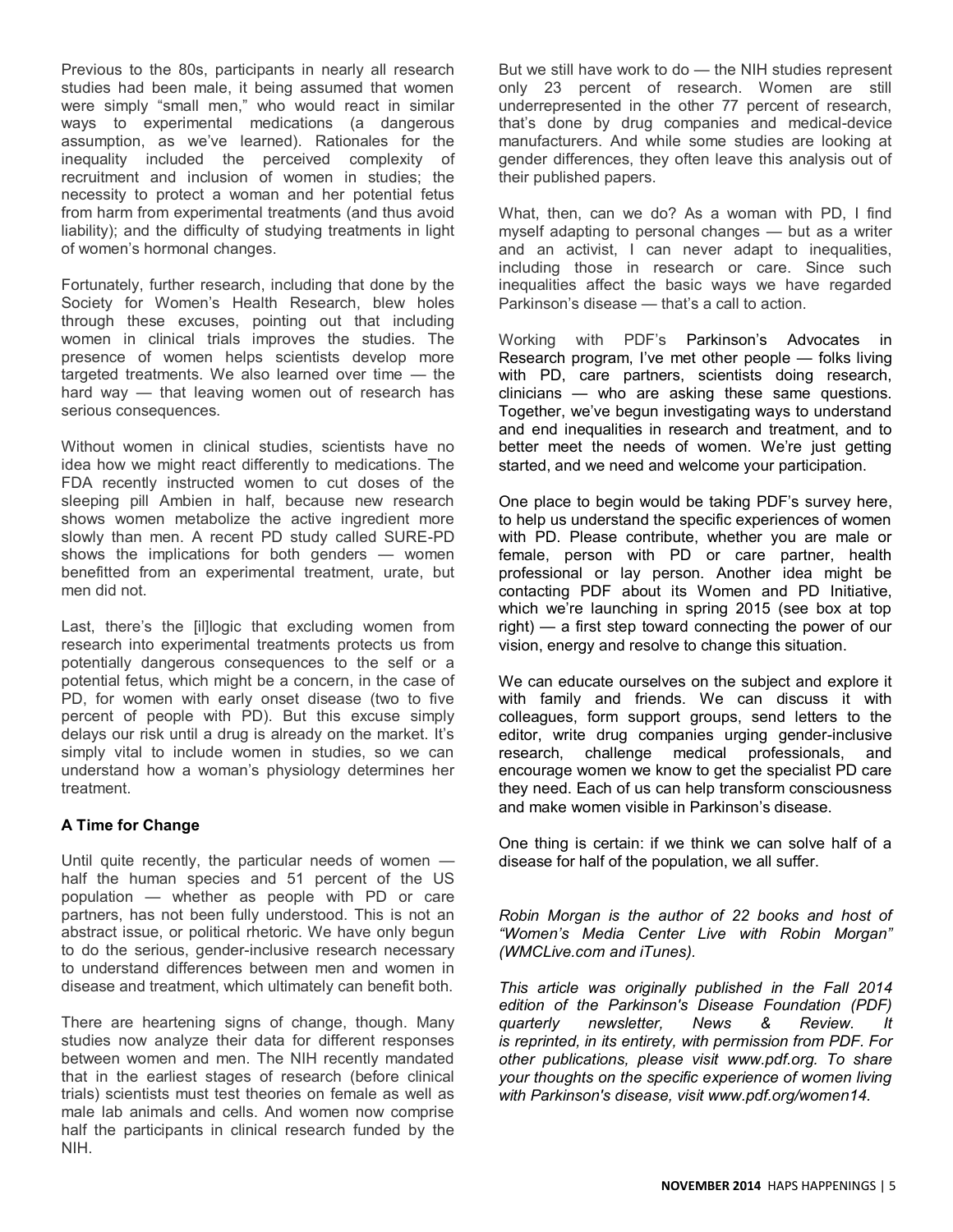# **Join PDF for PD ExpertBriefing Parkinson's and Parenting: The Impact on Children and Young Adults**

Parkinson's Disease Foundation hosts their latest PD ExpertBriefing which you can join online or by phone.

#### Tuesday, November 18, 2014 12:00 - 1:00 PM CST

Elaine Book, M.S.W., R.S.W., Clinical Social Worker, Pacific Parkinson's Research Centre, University of British Columbia, Canada

#### To register contact PDF at pdf.org or 1-800-457-6676



# Welcome Angelica!



Please join us in welcoming Angelica Rodriguez to the HAPS staff. You may remember Angelica from her undergraduate internship with HAPS this past year. Angelica graduated in May with her undergraduate degree in social work from the University of Houston Downtown and is currently attending the Graduate College of Social Work at the University of Houston. She previously worked 10 years in support services with AVANCE-Houston Head Start. Angelica joined HAPS in October as Coordinator of Therapeutic Programs—you will see her out and about at a group near you. Welcome aboard, Angelica!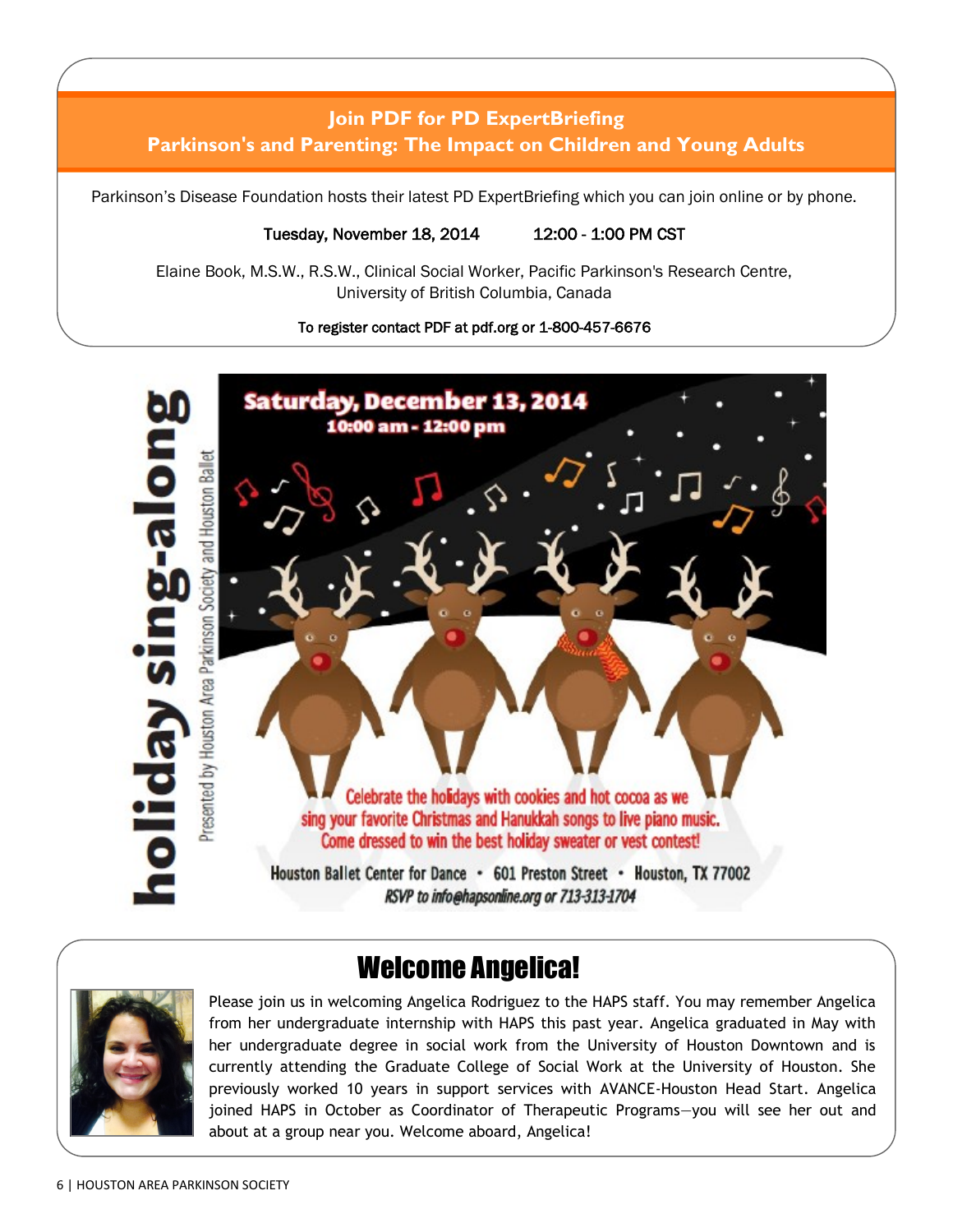# **CONTRIBUTIONS**

We are extremely grateful to the following individuals for their generous support of HAPS. Without the continued support of our donors, none of our programs or services would be possible.

#### IN MEMORY

Joe Brown Dana and Andrew Solomon

Howard W. Derrickson Anonymous

Martin Kearney Binky and John Strom Hanna Reid

Leo A. Kissner Bienvenu, Bonnecaze, Foco, Viator & Holinga, APLLC

Nancy Cosine Martone Celia Sparacio

Lillian Pettigrew Sandra Pettigrew Reid

Jonathan Shear Cynthia Crellen Albert Munn Jo Rae Crofton

Arthur Evan Jones Ann Wier Jones

Robert Schechter Stephanie and Bubba Simon

> Cynthia Pilkington The Friendship Class

> > Gracie Frick Marjorie Tucker

Mayor James "Blackie" Holmes III Gail and Mike Hendryx

> Bernard Mayes Anonymous

#### IN HONOR

Nina Brown Dana and Andrew Solomon

Dana and Chris Cahill Carmen Carlson Tanya Chi

Bob Casey, Jr. The Brown Foundation, Inc. Suzanne K. Morris

> Ed Locheed Suzanne Locheed

Margaret Romeo Michael Romeo

Malcolm Pettigrew Sandra Pettigrew Reid

Robert Davenport Georgene and Thomas Brandon

**GIFTS** 

Kathy Magnuson Crews Sprovach Margaret and Robert Merchant Parkinson's Network North

Frances and Paul Terry, Jr. Betty Ann Walston Patricia A. Bahr Janet and Donald Beckmann

*While we make every effort to be accurate and thorough, it is possible to accidently omit or misspell a name. Please contact the HAPS office with corrections.* 

#### KROGER COMMUNITY REWARDS PROGRAM

Margaret Condon Jack V. Carper Pat and Lew Levy Michael L. Brown

1% of your grocery purchases can be donated to HAPS every time you shop. Even if you were formerly registered, each year you must go online to register for the program at www.krogercommunityrewards.com and follow these instructions:

- Click on "Create an Account "
- Create a screen name and password
- Enter your Kroger Plus Card number
- Use the non-profit number 80301 to donate to HAPS

If you have a Kroger card and would like to register, but do not have access to the Internet, HAPS will help you register online. Call Kelly Nicholls at 713-313-1621 for assistance.

#### RANDALLS GOOD NEIGHBOR PROGRAM

Randalls will donate 1% of your grocery purchases to HAPS every time you shop. Take this card along with your Remarkable Card to the customer service desk at Randalls. They will link your card to the HAPS Good Neighbor number—it's that easy!